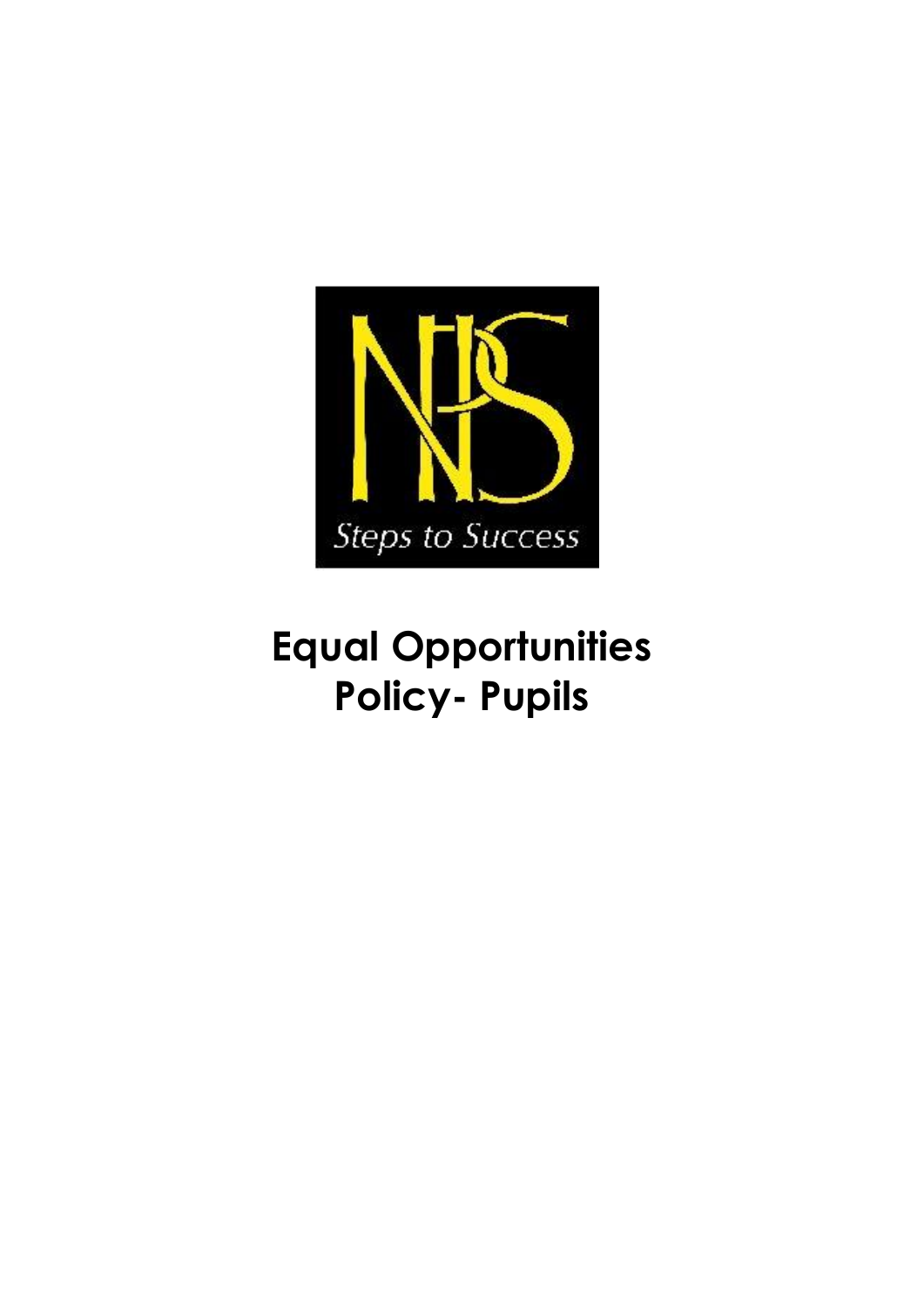## **Equal Opportunities Policy- Pupils**

All children have a human right to be educated with their peer group. At Newcastle Preparatory School (NPS), we are fully committed to promoting inclusion of all children, whatever their age, ability, gender, race or background. We believe that the teaching and learning, achievements, attitudes and well-being of every child in the school is important.

We aim to provide equal opportunities for all groups of children, including those with diverse needs. Our main objective is to safeguard the interests of all children and to ensure they achieve their full potential. All children should have the opportunity to join fully with their peers in the curriculum and the life of the school. We aim to pay particular attention to the provision for, and the achievement of, 'different groups' within the school, providing extra resources and support, where possible.

At NPS, we are fully committed to inclusion. However, we are aware that, in exceptional circumstances, the needs of the individual child might not be met because of lack of the specialist teaching required or if it is not in the best interests of the other children in the school.

#### **Different Groups in the School**

- Girls and boys.
- Minority ethnic and faith groups.
- Children who need support to learn English as an additional language (EAL).
- Children with Special Educational Needs
- Gifted and talented children.

#### **Roles and Responsibilities**

At NPS, all staff have a responsibility to promote inclusion.

- It is important that all children are treated fairly, achieve their full potential and have an opportunity to learn effectively without interference or disruption.
- All children have a right to respect and individual help from their teachers and other staff.
- All children should have access to all aspects of the Curriculum.
- The well-being of all children is fostered, and the children are given extra support when experiencing difficulties.

#### **Admission**

All applications for places at NPS will be treated fairly and equally in accordance with this policy and the Admission Policy. No child will be refused a place in the school because of their special need, disability, race, religion,belief, gender or background.

We value the importance of effective induction procedures with pre-school visits and parents' meetings. If the school is aware of Special Educational Needs before a child starts school, NPS will endeavour to liaise with parents and outside agencies to gather information and assess the individual needs of the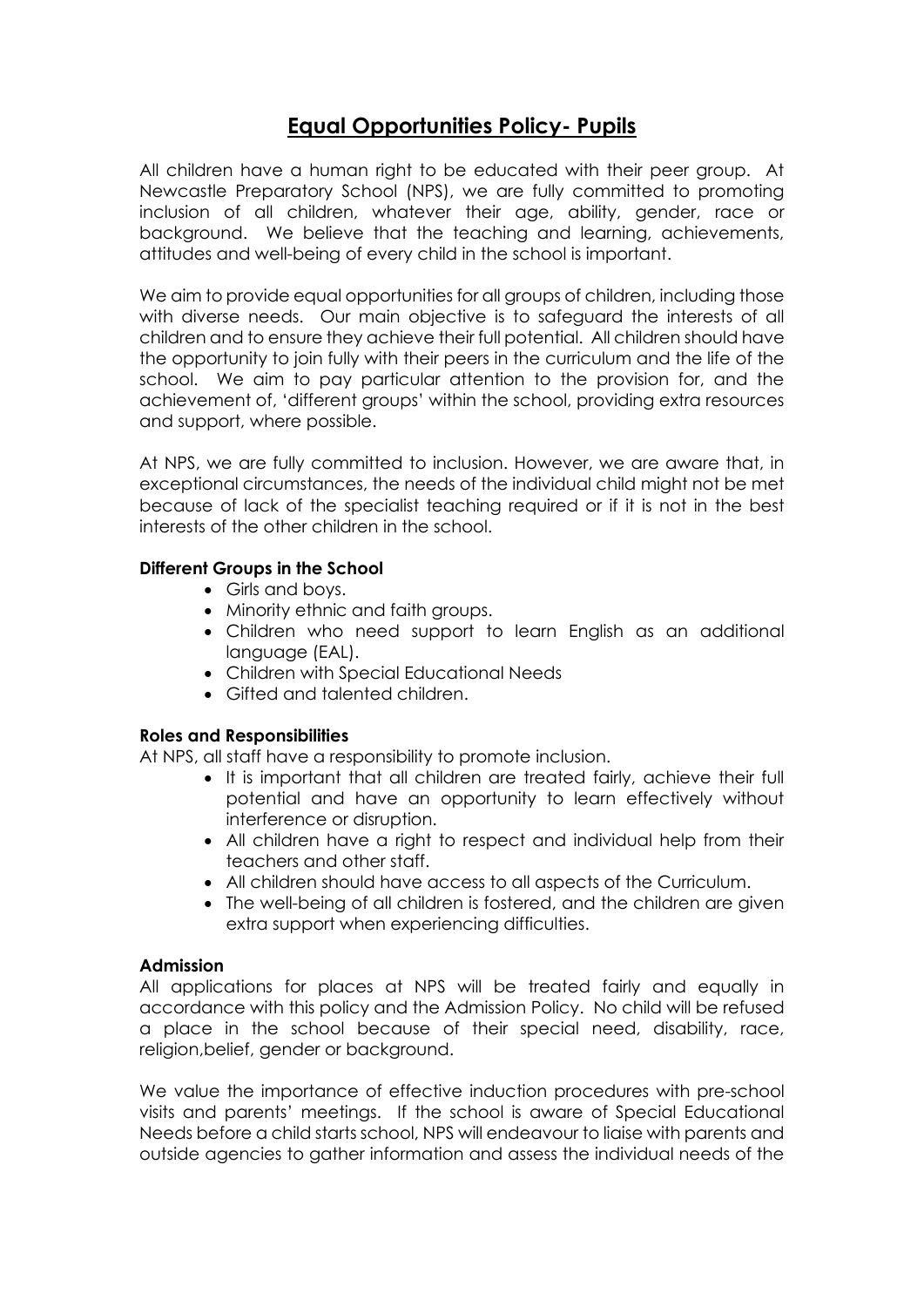child. Where resources are available, every effort will be made to support a child who has Special Educational Needs.

At NPS every effort will be made to provide support for those families from the ethnic minorities, especially those who speak English as an additional language or those who have come into the country recently.

Bursaries are means tested awards offered to pupils in Year 3 and above who may otherwise be unable to attend the school due to financial hardship. Details of our provisions for bursaries can be found on our website or obtained from the Bursar.

## **Educational services**

The school affords all pupils access to educational provision including all benefits, services and facilities, irrespective of any protected characteristic (subject to our reasonable adjustments duty and considerations of safety and welfare). The school will not discriminate against a pupil on the grounds of any protected characteristic by excluding them or subjecting them to any other detriment.

The school will:

- Treat all members of the school community with respect and dignity and seek to provide a positive working and learning environment free from discrimination.
- Endeavour to meet the needs of all children and ensure that there is no unlawful discrimination on the grounds of any protected characteristics
- Ensure that pupils with English as an additional language and pupils. with an Education Health Care Plan receive necessary educational and welfare support.
- Monitor the admission and progress of pupils from different backgrounds.
- Challenge inappropriate discriminatory behaviour by pupils and staff including the use of 'banter.'
- Offer all pupils access to all areas of the curriculum and a full range of extra-curricular activities.
- Work with parents and external agencies where appropriate to combat and prevent discrimination in School.
- Ensure that it reviews, monitors and evaluates the effectiveness of inclusive policies and practices.
- Use the curriculum, assemblies and PSHE to:
	- o Promote tolerance of and respect for each other, paying particular regard to the protected characteristics set out in the Equality Act 2010.